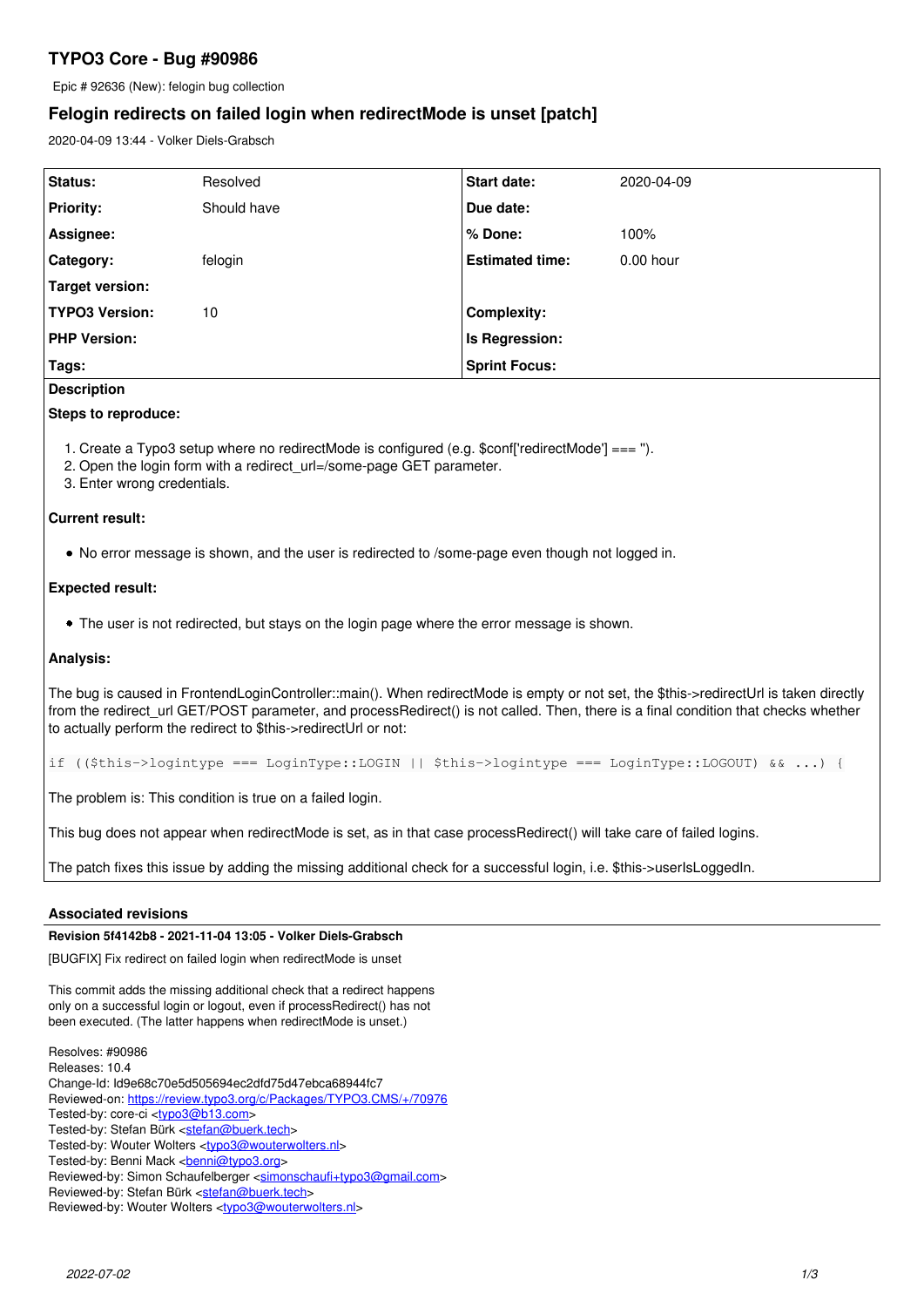#### **History**

## **#1 - 2020-04-09 13:46 - Volker Diels-Grabsch**

*- Description updated*

#### **#2 - 2020-04-09 13:46 - Volker Diels-Grabsch**

*- Description updated*

#### **#3 - 2020-04-09 13:48 - Volker Diels-Grabsch**

*- Description updated*

### **#4 - 2020-04-09 13:53 - Volker Diels-Grabsch**

*- Subject changed from Felogin redirects on failed login when redirectMode is unset to Felogin redirects on failed login when redirectMode is unset [patch]*

### **#5 - 2020-04-09 15:57 - Gerrit Code Review**

*- Status changed from New to Under Review*

Patch set 1 for branch **master** of project **Packages/TYPO3.CMS** has been pushed to the review server. It is available at <https://review.typo3.org/c/Packages/TYPO3.CMS/+/64111>

#### **#6 - 2020-04-09 17:54 - Gerrit Code Review**

Patch set 2 for branch **master** of project **Packages/TYPO3.CMS** has been pushed to the review server. It is available at <https://review.typo3.org/c/Packages/TYPO3.CMS/+/64111>

#### **#7 - 2020-04-09 17:58 - Gerrit Code Review**

Patch set 3 for branch **master** of project **Packages/TYPO3.CMS** has been pushed to the review server. It is available at <https://review.typo3.org/c/Packages/TYPO3.CMS/+/64111>

#### **#8 - 2020-04-09 18:10 - Gerrit Code Review**

Patch set 4 for branch **master** of project **Packages/TYPO3.CMS** has been pushed to the review server. It is available at <https://review.typo3.org/c/Packages/TYPO3.CMS/+/64111>

### **#9 - 2020-04-11 22:51 - Riccardo De Contardi**

*- Category set to felogin*

#### **#10 - 2020-04-14 10:54 - Joerg Kummer**

*- TYPO3 Version changed from 9 to 10*

The issue is also in version 10

#### **#11 - 2020-05-25 20:47 - Gerrit Code Review**

Patch set 5 for branch **master** of project **Packages/TYPO3.CMS** has been pushed to the review server. It is available at <https://review.typo3.org/c/Packages/TYPO3.CMS/+/64111>

#### **#12 - 2020-10-21 14:56 - Markus Klein**

*- Parent task set to #92636*

### **#13 - 2021-09-08 19:16 - Gerrit Code Review**

Patch set 1 for branch **10.4** of project **Packages/TYPO3.CMS** has been pushed to the review server. It is available at <https://review.typo3.org/c/Packages/TYPO3.CMS/+/70976>

#### **#14 - 2021-11-04 13:10 - Volker Diels-Grabsch**

*- Status changed from Under Review to Resolved*

*- % Done changed from 0 to 100*

Applied in changeset [5f4142b82e6ffb47df370be50d80e01a04d8fd78](https://forge.typo3.org/projects/typo3cms-core/repository/1749/revisions/5f4142b82e6ffb47df370be50d80e01a04d8fd78).